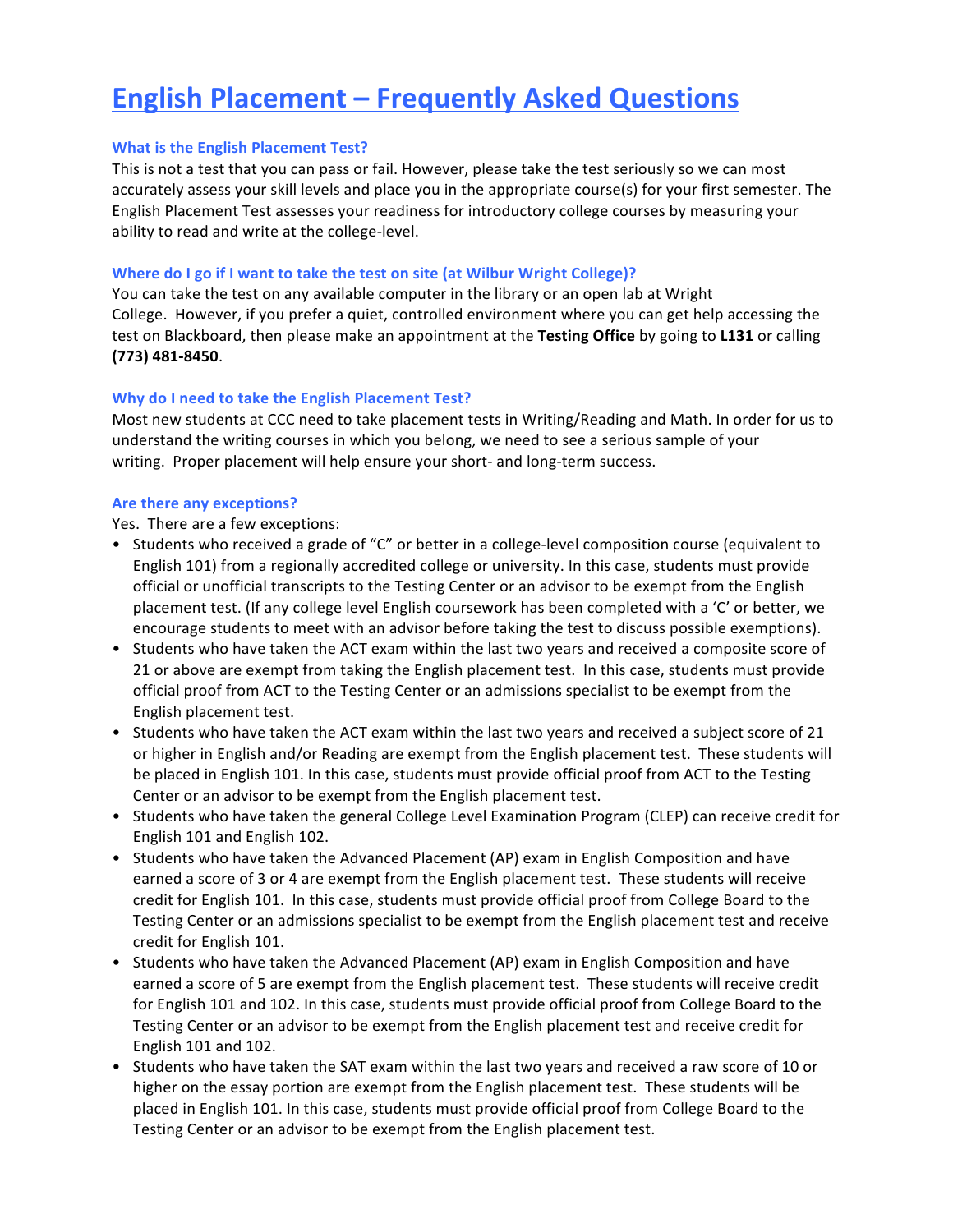## How long does the test take?

Incoming students can read the English Placement Test FAQs and preparatory materials at their own pace to ensure understanding of the process and expectations of the test. The test itself will take about 2 hours (90 minutes are allotted for the reading and writing portion, with an additional 30 minutes for a final written reflection on reading and writing skills).

### How long are placement scores valid?

Your placement test scores are valid for one year. If you have not enrolled in the courses in which you were placed, you are required to retest after one year.

#### How often can I take the placement test?

You can take the English Placement Test once per calendar year.

#### **What writing course will I be placed into?**

Wilbur Wright College offers three different levels:

- **Launch**
- Accelerated Reading & Composition (English XXX)
- **English Composition** (English 101)

You will be placed in one of these courses based on your placement results. Below are brief descriptions of each course:

**Score of 1 or 11 | Level 1: Launch** is an integrated reading and writing course with a focus on helping students improve their reading comprehension and improve control and clarity within their writing. The course will involve thoughtful discussion, engaged critical thinking, the reading of various kinds of appropriate-level texts, and practice effectively communicating clear thoughts through sentence/paragraph level and longer-form writing skills. Students will have the opportunity to improve study skills so as to prepare for long-term success in college credit courses or alternative career-pathways. Note: A score of 11 on the test denotes placement in ESL/ELL Launch.

**Score of 3 or 33 | Level 2: Accelerated Reading and Composition [ARC]** (English XXX) is an integrated reading and writing course designed to increase students' critical thinking, reading, and writing abilities and to promote their academic literacy. The course involves extensive reading and analysis of college-level texts and frequent essay-writing, with built-in support to help prepare students to meet the demands of college coursework. Note: A score of 33 on the test denotes placement in ESL/ELL ARC.

**Score of 5 | Level 3: English 101** is a college-level composition course commonly required for many programs in most colleges and universities, with a focus on development of critical and analytical skills in writing and reading of expository prose. The course involves extensive reading and analysis of college-level texts and frequent essay-writing, with the expectation that students enter the course with a strong foundation of skills in reading, writing, and critical thinking.

## **If English is not my native language, will I be placed in an ESL/ELL class?**

In some cases students are placed in a course specifically designed for English as a Second Language (ESL) students. As with your English placement in general, ESL/ELL placement will be determined by the English faculty readers.

#### **Some Features of ESL/ELL Courses**

• English as a Second Language (ESL) courses are appropriate for students whose native language